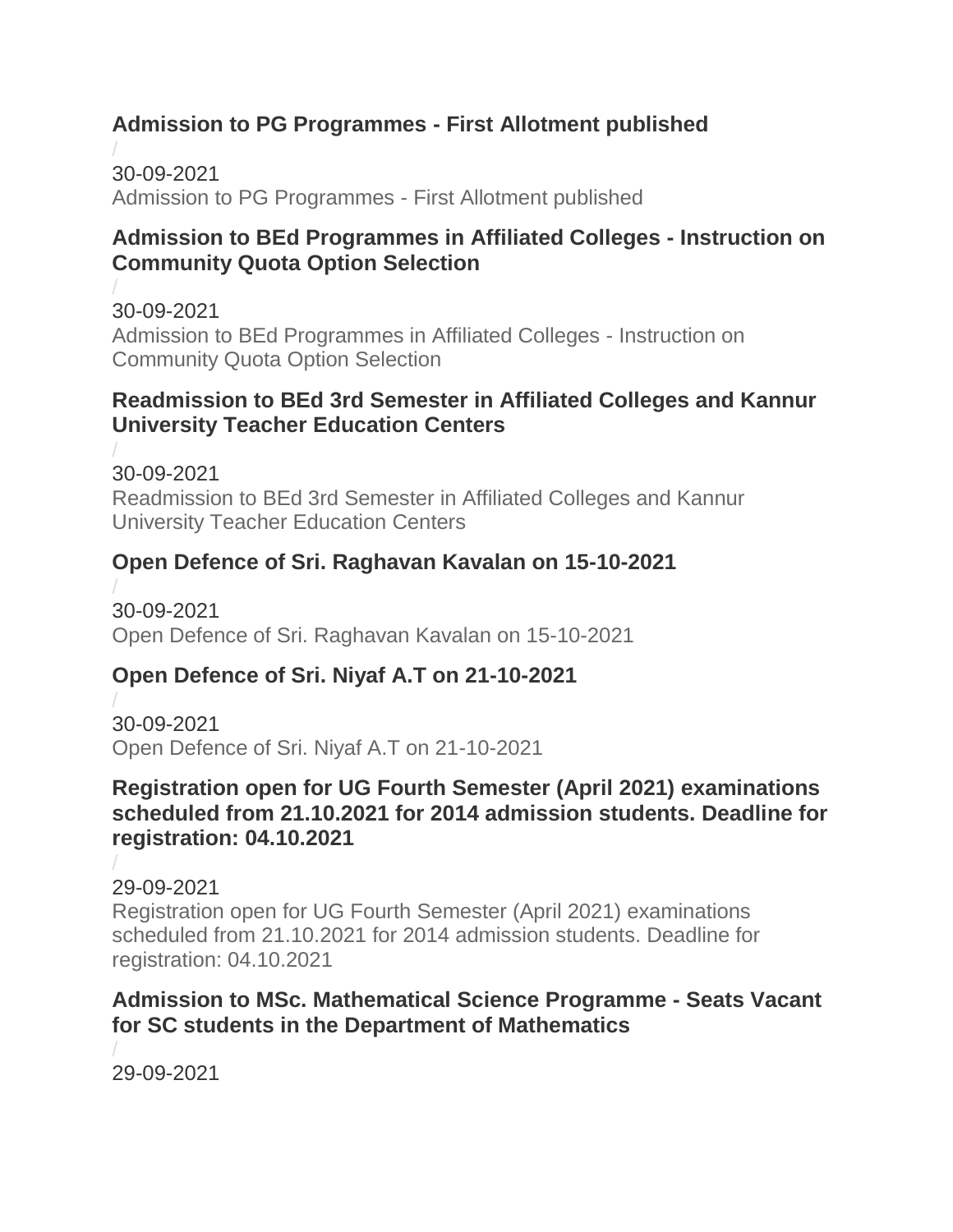[Admission to MSc. Mathematical Science Programme -](https://kannuruniversity.ac.in/media/documents/maths_sc.pdf) Seats Vacant for SC [students in the Department of Mathematics](https://kannuruniversity.ac.in/media/documents/maths_sc.pdf)

#### **Admission to UG Programmes - Correction / SAY Exam / SC / ST / PWD / Afzal Ul Ulama Preliminary**

/ 29-09-2021 Admission to UG Programmes - [Correction / SAY Exam / SC / ST / PWD /](https://kannuruniversity.ac.in/media/documents/Press_Release-New_reg.pdf)  [Afzal Ul Ulama Preliminary](https://kannuruniversity.ac.in/media/documents/Press_Release-New_reg.pdf)

### **Seats vacant for MSc Nanoscience and Nanotechnology**

/ 29-09-2021 [for SC ST Students](https://kannuruniversity.ac.in/media/documents/Msc_Nano_Press_release_SC_ST.pdf)

# **കണ്ണൂർസർവ്വകലാശാല - എംഎമയൂസിക്പ്രാ്്ാം- SC/ST വിഭാ്ങ്ങൾക്ക്അപരക്ഷിക്കാം**

/ 28-02-2021 കണ്ണൂർസർവ്വകലാശാല - എംഎമ്യൂസിക്പ്രോഗ്രാം- SC/ST [വിഭാ്ങ്ങൾക്ക്അപരക്ഷിക്കാം](https://kannuruniversity.ac.in/media/documents/music_admission.pdf)

### **Open Defence of Smt. Manjula P on 11-10-2021**

/ 28-09-2021 [Open Defence of Smt. Manjula P on 11-10-2021](https://kannuruniversity.ac.in/media/documents/manjula_press.pdf)

### **Open Defence of Sri. Binoy M on 08-10-2021**

/ 28-09-2021 [Open Defence of Sri. Binoy M on 08-10-2021](https://kannuruniversity.ac.in/media/documents/binoy_press.pdf)

#### **Press Release 27-09-2021**

/ 27-09-2021 [Press Release 27-09-2021](https://kannuruniversity.ac.in/media/documents/press_27-09-2021.pdf)

### **Open Defence of Smt. Radhamani PT on 11-10-2021**

/ 27-09-2021 [Open Defence of Smt. Radhamani PT on 11-10-2021](https://kannuruniversity.ac.in/media/documents/Radhamani_PR.pdf)

### **M.B.A Provisional Rank List 2021-22**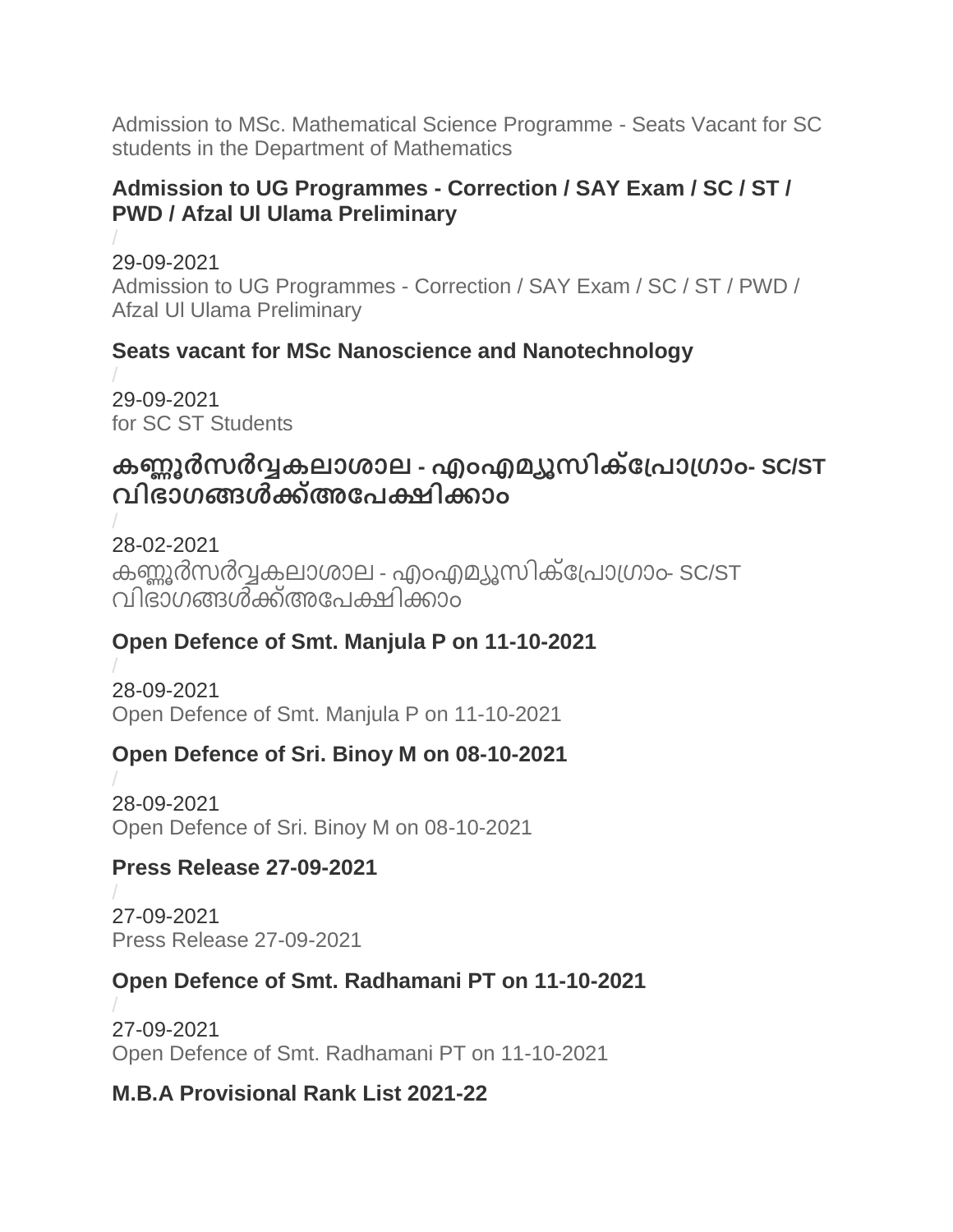/ 27-09-2021 [M.B.A Provisional Rank List 2021-22](https://kannuruniversity.ac.in/media/documents/RANK_LIST.pdf)

#### **Seats vacant for MSc Environmental Science and MSc Molecular Biology**

/ 25-09-2021 [Seats vacant for MSc Environmental Science and MSc Molecular Biology](https://kannuruniversity.ac.in/media/documents/press_25-9-21.pdf)

#### **Applications are invited for the posts of Associate Professor and Assistant Professor**

/ 25-09-2021

[Online Applications will be available in the University website from 01-10-2021](https://kannuruniversity.ac.in/media/documents/Appointment_Notification-merged.pdf)  [to 30-10-2021](https://kannuruniversity.ac.in/media/documents/Appointment_Notification-merged.pdf)

#### **Admission to PG Programme in Affiliated Colleges - trial allotment published**

/ 25-09-2021 [Admission to PG Programme in Affiliated Colleges -](https://kannuruniversity.ac.in/media/documents/Press_Release-pg_trial_allotment.pdf) trial allotment published

### **Seat vacant for ST for MA Economics programme**

/ 25-09-2021 [Seat vacant for ST for MA Economics programme in the Department of](https://kannuruniversity.ac.in/media/documents/seat_st-economic.pdf)  [Economics of Kannur University](https://kannuruniversity.ac.in/media/documents/seat_st-economic.pdf)

#### **Applications are invited for the Admission to B.Ed in Affiliated Colleges and Teacher Education Centers**

/ 24-09-2021 [Applications are invited for the Admission to B.Ed in Affiliated Colleges and](https://kannuruniversity.ac.in/media/documents/bed_adddmission.pdf)  [Teacher Education Centers](https://kannuruniversity.ac.in/media/documents/bed_adddmission.pdf)

#### **Admission to MA Bharathanatyam, BA Bharathanatyam and Carnatic Music**

/ 24-09-2021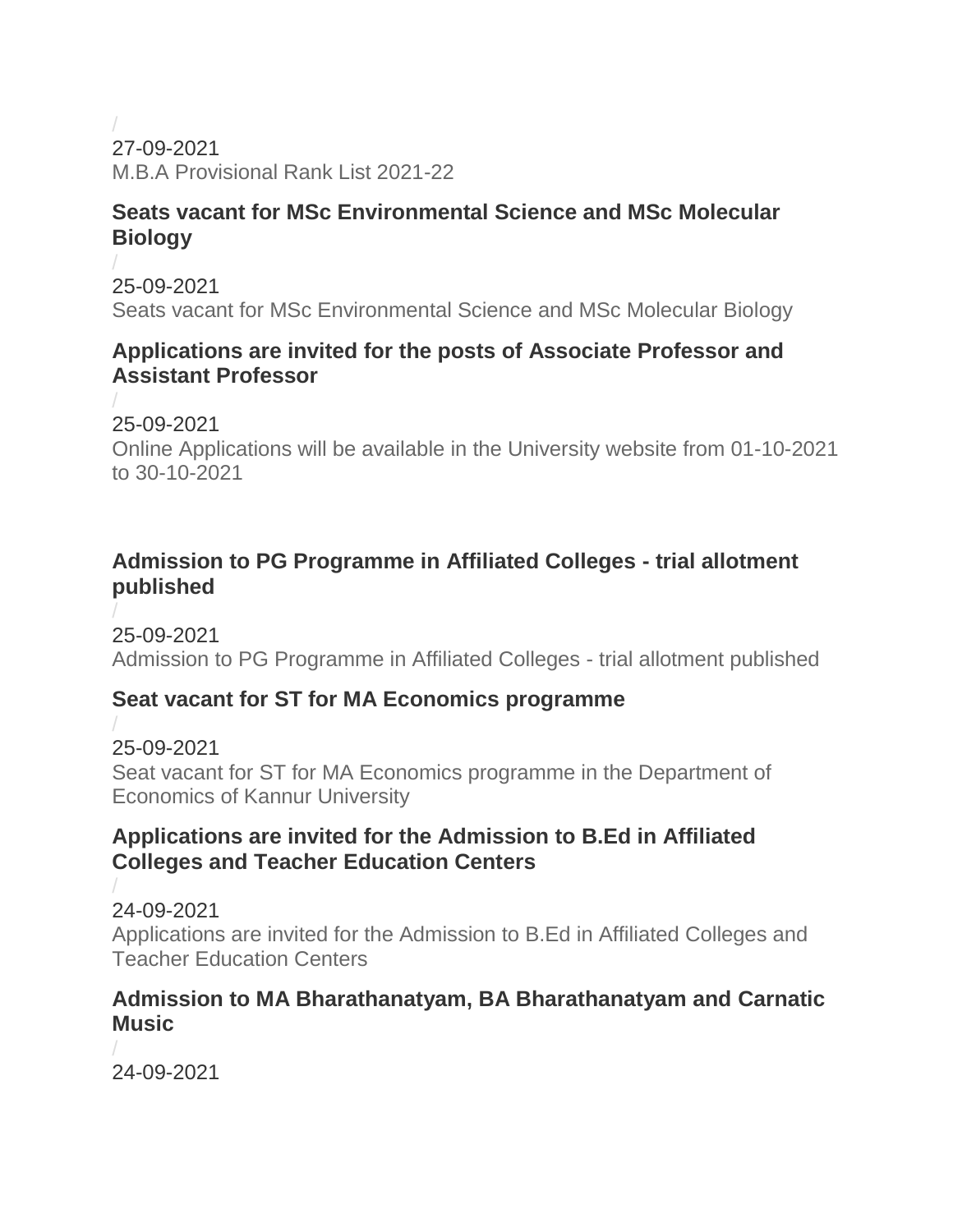[Applications are invited for Admission to MA Bharathanatyam, BA](https://kannuruniversity.ac.in/media/documents/Press_Release-Acad.D2_dt.24-09-21.pdf)  [Bharathanatyam and Carnatic Music](https://kannuruniversity.ac.in/media/documents/Press_Release-Acad.D2_dt.24-09-21.pdf)

#### **Human Resource Development Centre will be conducting the following UGC approved course for Teachers**

#### / 24-09-2021

[Kannur University Human Resource Development Centre will be conducting](https://kannuruniversity.ac.in/media/documents/press_release21-22_second-converted.pdf)  [the following UGC approved course for Teachers of University Departments](https://kannuruniversity.ac.in/media/documents/press_release21-22_second-converted.pdf)  [and affiliated colleges \(Sanctioned for the year 2021-22\) via online](https://kannuruniversity.ac.in/media/documents/press_release21-22_second-converted.pdf)

## **Seats Vacant (reserved for SC/ST) for MA Music Programme**

#### / 24-09-2021

[Seats Vacant \(reserved for SC/ST\) for MA Music Programme in Department](https://kannuruniversity.ac.in/media/documents/music_89rYeVj.pdf)  [of Music of Kannur University](https://kannuruniversity.ac.in/media/documents/music_89rYeVj.pdf)

#### **Applications are invited for admission to the Ph.D. Programme 2021 - 22**

#### / 25-09-2021

[Applications are invited from eligible candidates for admission to the Ph.D.](https://kannuruniversity.ac.in/media/documents/notification.pdf)  Programme 2021 - [22, including candidates exempted from Entrance Test, for](https://kannuruniversity.ac.in/media/documents/notification.pdf)  [the Academic Year 2021-22.](https://kannuruniversity.ac.in/media/documents/notification.pdf)

#### **Seats Vacant (reserved for SC/ST) for Nano Science and Nanotechnology Programme**

/ 24-09-2021

[Seats Vacant \(reserved for SC/ST\) for Nano Science and Nanotechnology](https://kannuruniversity.ac.in/media/documents/Admission_Press_Release-2021-22_-SC..pdf)  [Programme in Swami Anandatheertha Campus of Kannur University](https://kannuruniversity.ac.in/media/documents/Admission_Press_Release-2021-22_-SC..pdf)

### **Open Defence of Smt Vidya KP**

/ 24-09-2021 [Open Defence of Smt Vidya KP on 06-10-2021](https://kannuruniversity.ac.in/media/documents/vIDYA_k.p.pdf)

### **Open Defence of Smt Raina P**

/ 24-09-2021 [Open Defence of Smt Raina P on 11-10-2021](https://kannuruniversity.ac.in/media/documents/raina.p_1.pdf)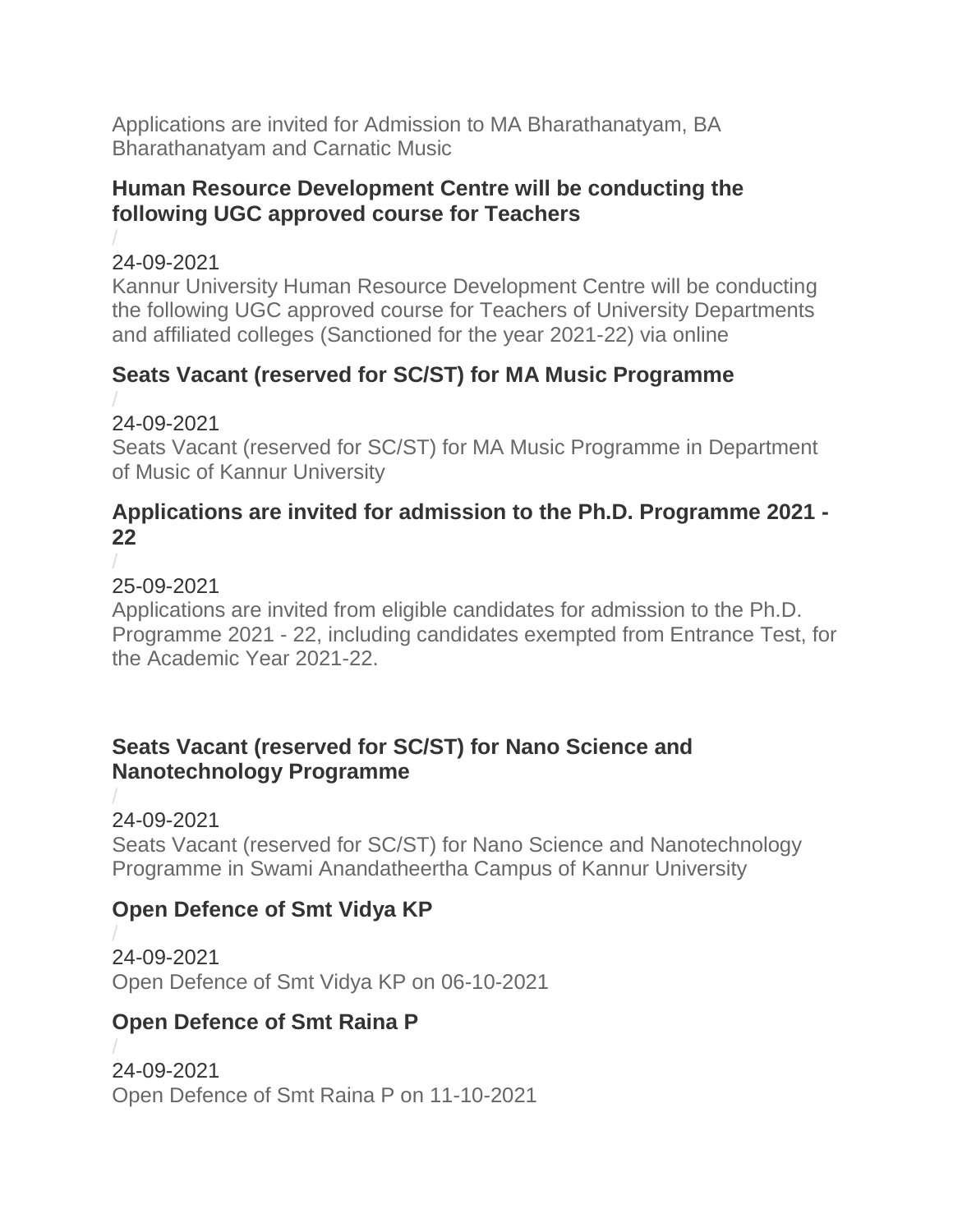## **Admission to UG Programme - 4th Allotment Published**

/ 23-09-2021 [Admission to UG Programme -](https://kannuruniversity.ac.in/media/documents/U.G.-4th_allotment.pdf) 4th Allotment Published

# **എല.്എല.്എലബ് ി. ്രപവശനം-2021 ഒക്പടാബര4,6,8 ് എന്നീ തീയതികളിപലക്ക്മാറ്റി**

/ 22-09-2021 എല്.എല്.എല്ബി. പ്രവേശനം-2021 ഒക്ടോബര്4.6.8 എന്നീ [തീയതികളിപലക്ക്മാറ്റി](https://kannuruniversity.ac.in/media/documents/ll_press.pdf)

### **Admission to UG Programmes - 3rd Allotment published**

/ 20-09-2021 [Admission to UG Programmes -](https://kannuruniversity.ac.in/media/documents/Press_Release-U.G.-Third_Allotment.pdf) 3rd Allotment published

#### **Kannur University Human Resource Development Centre - UGC approved course for Teachers of University Departments**

/ 17-09-2021

[Kannur University Human Resource Development Centre will be conducting](https://kannuruniversity.ac.in/media/documents/press_release21-22_17sept-converted_1.pdf)  [UGC approved course for Teachers of University Departments and affiliated](https://kannuruniversity.ac.in/media/documents/press_release21-22_17sept-converted_1.pdf)  [colleges \(Sanctioned for the year 2021-22\) via online.](https://kannuruniversity.ac.in/media/documents/press_release21-22_17sept-converted_1.pdf)

#### **Election to the Senate of Kannur University for filling up of vacancies**

/ 19-09-2021 [Election to the Senate of Kannur University for filling up of vacancies](https://kannuruniversity.ac.in/media/documents/Press_release16092021.pdf)

### **Admission to UG Programmes - 2nd Allotment Published**

/ 14-09-2021 [Admission to UG Programmes](https://kannuruniversity.ac.in/media/documents/UG-Second_Allotment.pdf) - 2nd Allotment Published

#### **Admission to PG Programmes in Universtiy Teaching Departments-Rank List published**

/ 13-09-2021 [Admission to PG Programmes in Universtiy Teaching Departments-](https://kannuruniversity.ac.in/media/documents/Rank_list.pdf) Rank List [published](https://kannuruniversity.ac.in/media/documents/Rank_list.pdf)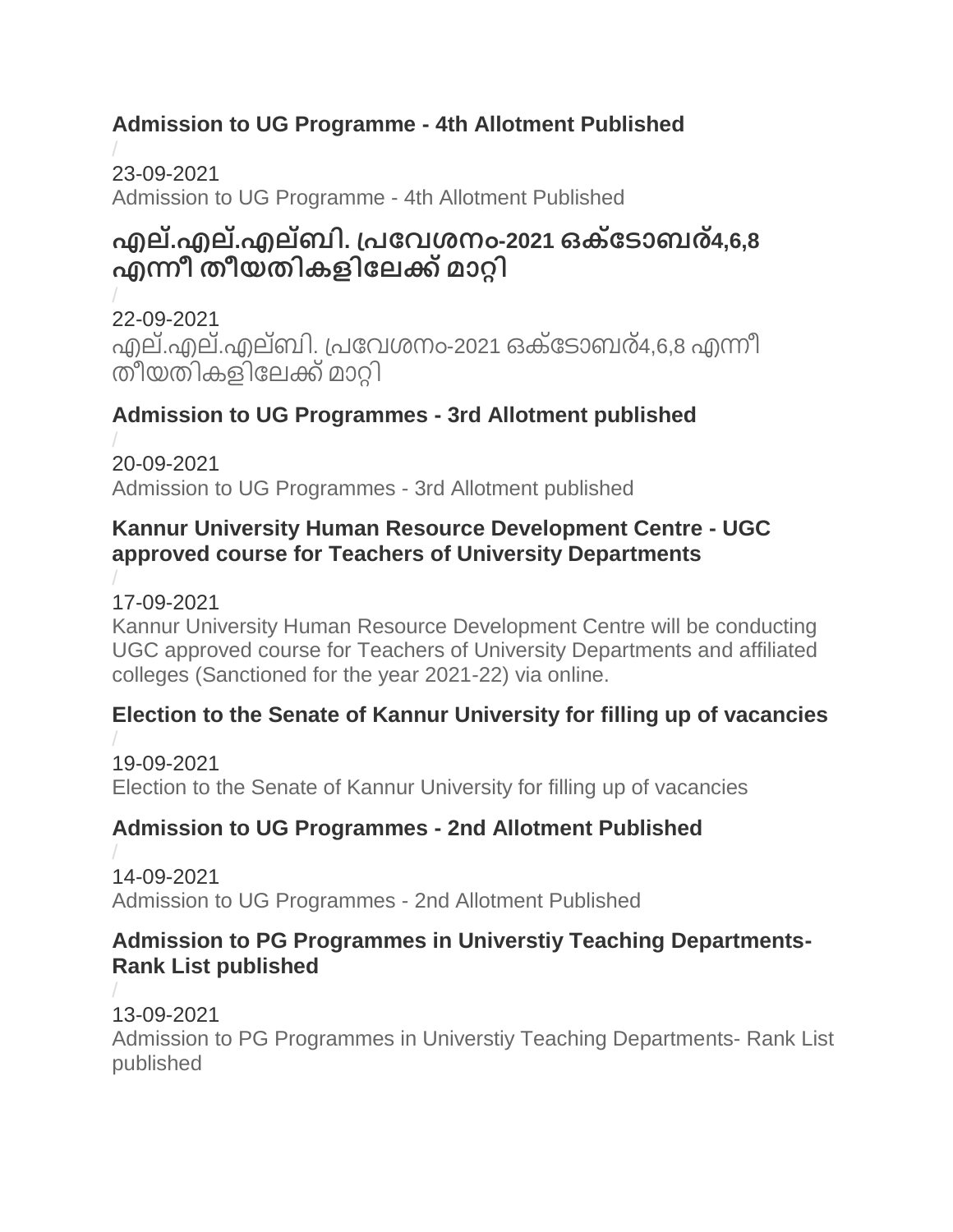#### **Applications are invited for admission to the UG Programme at the Mar Thoma College for the Hearing Impaired**

/ 13-09-2021

Applications [are invited for admission to the UG Programme at the Mar](https://kannuruniversity.ac.in/media/documents/admission_notification_marthoma.pdf)  [Thoma College for the Hearing Impaired, Kasaragod for the Academic Year](https://kannuruniversity.ac.in/media/documents/admission_notification_marthoma.pdf)  [2021-22](https://kannuruniversity.ac.in/media/documents/admission_notification_marthoma.pdf)

### **Open Defence of Smt. Alizabeth Joseph**

/ 13-06-2021

[Open Defence of Smt. Alizabeth Joseph will be conducted on 29-09-2021](https://kannuruniversity.ac.in/media/documents/Alizabeth_PR.pdf)

## **Open Defence of Smt. Divya Karikkan**

/ 10-09-2021 [Open Defence of Smt. Divya Karikkan on 28-09-2021](https://kannuruniversity.ac.in/media/documents/divya_karikkan_1.pdf)

### **Admission to PG Programmes 2021-22 - Last date extended.**

/ 10-09-2021 [Admission to PG Programmes 2021-22 -](https://kannuruniversity.ac.in/media/documents/Press_Release-SWC_dt.09-09-21.pdf) Last date extended.

## **UG Admission 2021 - 22 First allotment published**

/ 08-09-2021 UG Admission 2021 - [22 First allotment published](https://kannuruniversity.ac.in/media/documents/UG_first_allotment1.pdf)

#### **Applications for the Marginal Increase of UG/PG Seats in Arts and Science Colleges**

/ 07-09-2021 [Applications for the Marginal Increase of UG/PG Seats in Arts and Science](https://kannuruniversity.ac.in/media/documents/press_marginal_increase_07-09-2021.pdf)  **[Colleges](https://kannuruniversity.ac.in/media/documents/press_marginal_increase_07-09-2021.pdf)** 

### **Open Defence of Smt. Drisya O.K**

/ 07-09-2021 [Open Defence of Smt. Drisya O.K will be conducted on 28-09-2021](https://kannuruniversity.ac.in/media/documents/open_defence_drisya_ok.pdf)

## **Afsal Ul Ulama Preliminary Grade Card distribution**

/ 07-09-2021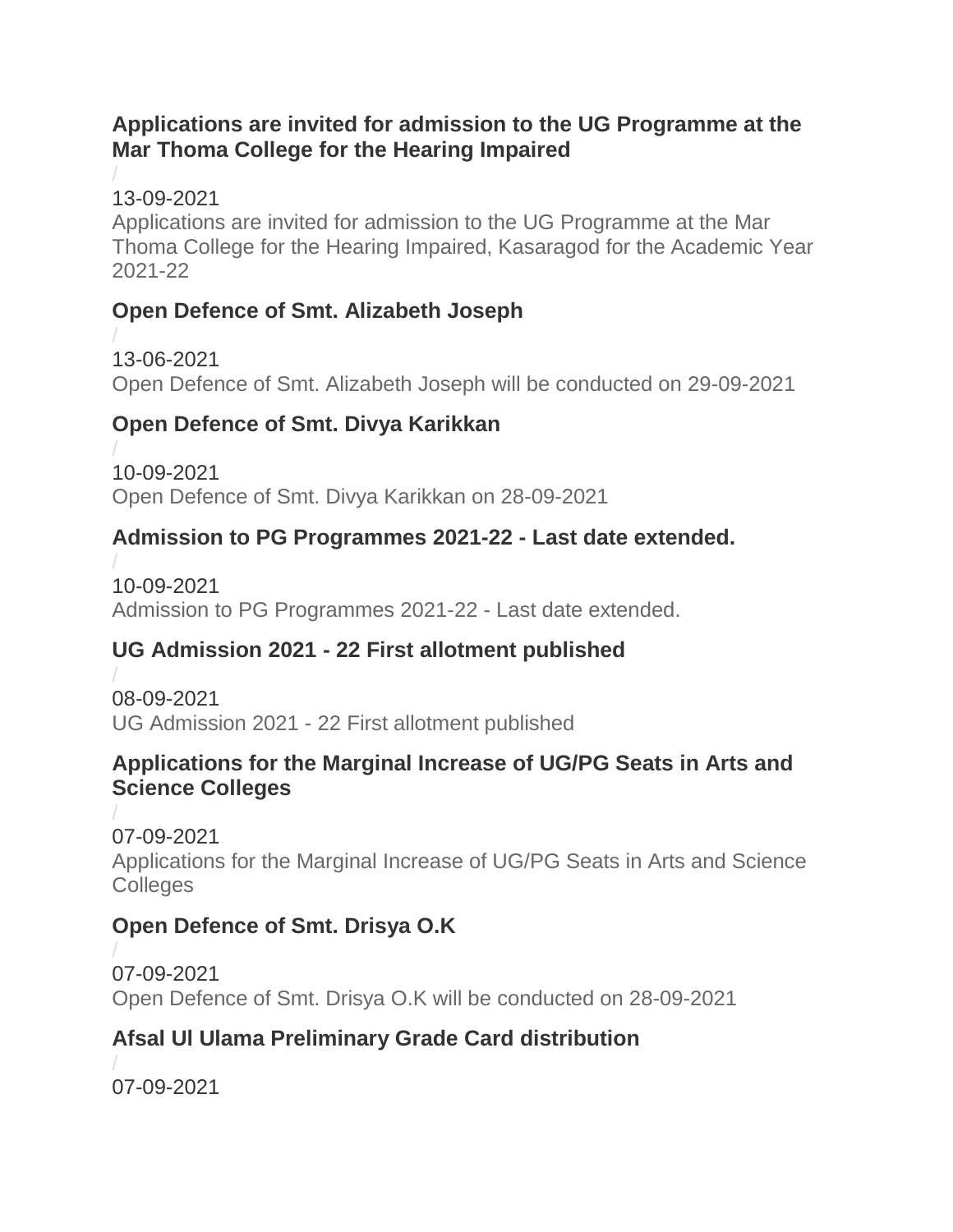[Afsal Ul Ulama Preliminary Examination April 2020 Grade Cards will be](https://kannuruniversity.ac.in/media/documents/press_afsal_ulama_grade_card.pdf)  [distributed](https://kannuruniversity.ac.in/media/documents/press_afsal_ulama_grade_card.pdf)

## **Adding KMAT Score in Application to MBA Programmes**

/ 07-09-2021 [Adding KMAT Score in Application to MBA Programmes in University](https://kannuruniversity.ac.in/media/documents/MBA-KMAT_Score-update.pdf)  [Departments and Centres](https://kannuruniversity.ac.in/media/documents/MBA-KMAT_Score-update.pdf)

## **M.Lib.I.Sc seat vacancy for the students belonging to ST category**

/ 25-09-2021 [M.Lib.I.Sc seat vacancy for the students belonging to ST category](https://kannuruniversity.ac.in/media/documents/vacancy_notification.pdf)

### **Filling up of vacancies in the Senate of Kannur University**

/ 07-09-2021 [Filling up of vacancies in the Senate of Kannur University](https://kannuruniversity.ac.in/media/documents/press_senate_07-09-2021.pdf)

### **Open Defene of Sri. Sivaprasad K.A**

/ 07-09-2021 [Open Defene of Sri. Sivaprasad K.A will be conducted on 25-09-2021](https://kannuruniversity.ac.in/media/documents/SIVAPRASAD_PRESS1.pdf)

### **Open Defence of Sri. Murukesan K**

/ 07-09-2021 [Open Defence of Sri. Murukesan K will be conducted on 22-09-2021](https://kannuruniversity.ac.in/media/documents/murupress.pdf)

### **Open Defence of Sri. Mohammed Shijad V.M**

/ 03-09-2021 [Open Defence of Sri. Mohammed Shijad V.M will be conducted on 23-09-](https://kannuruniversity.ac.in/media/documents/three_press.pdf) [2021](https://kannuruniversity.ac.in/media/documents/three_press.pdf)

#### **Open Defence of Smt. Rajeenath P**

/ 03-09-2021 [Open Defence of Rajeenath P will be conducted on 15-09-2021](https://kannuruniversity.ac.in/media/documents/PR_Rajeenath_P.pdf)

### **Admission to PG Programmes in Affiliated Colleges 2021 - 2022**

/ 01-09-2021